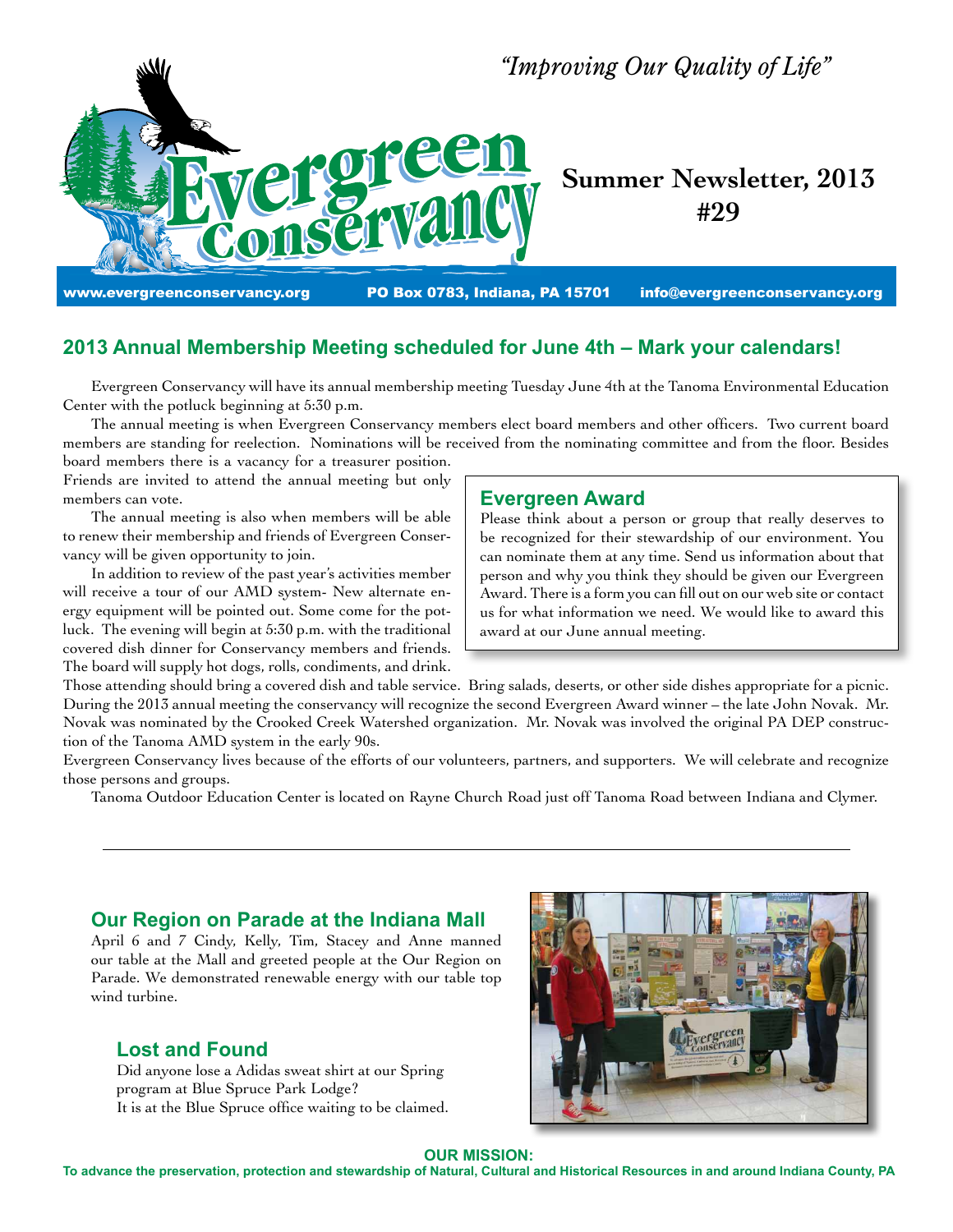

# **Into the Streets**

IUP student volunteers came out in force to help at during the Into the Streets volunteer day at Tanoma, They helped fill in a trench for our new aerator, dismantle a bridge to recycle the wood, replace and put up our new story walk and install our aerator! What a full ½ a day and they got it all done. Thanks to Cindy Rogers, Kelly Cossey, Dan Boone, Malcolm Hermann, Brooke Esrey, and Circle K Club of IUP for all your hard work!



## **Mark your calendars for September 6&7**

Folks in Indiana are planning the first ever Northern Appalachian Folk Festival. Evergreen is happy to support this festival as part of our mission in the preservation of our cultural heritage. There will be music, artists, crafts, workshops, venders, theater performances and food in the community garden and in the downtown Indiana where streets will be closed and the festival will be held. The festival will be unique to the Northern Appalachian region. Stay tuned for more information and visit their website and Facebook page for updates at www.northernappfolkfest.org .

# **Tanoma up-dates**

• Two new aerators are now in the first pond and we are working to find out the best aeration schedule and how much the renewable energy system can power.

### **Emergency Management Project**

We just received all the equipment through the GenOn Grant to do the installations of our real time telemetry logger initiative with Indiana County Emergency Management. We will be working on this project during the next several months. If you would like to get involved with this exciting new project – contact us!

### **Water Monitoring:**

- • We have 32 data loggers in the streams at present. We will be doing spring maintenance and recalibrating all the loggers this spring.
- • If you are interested in becoming a water monitoring volunteer with this project, please contact us at info@evergreenconservancy.com. Time commitments vary, and we are looking for volunteers to come on our bimonthly uploads when their schedule allows!

*Visit our web site to learn more about these projects… www.evergreenconservancy.org*

#### **WHAT WE CONSERVE:**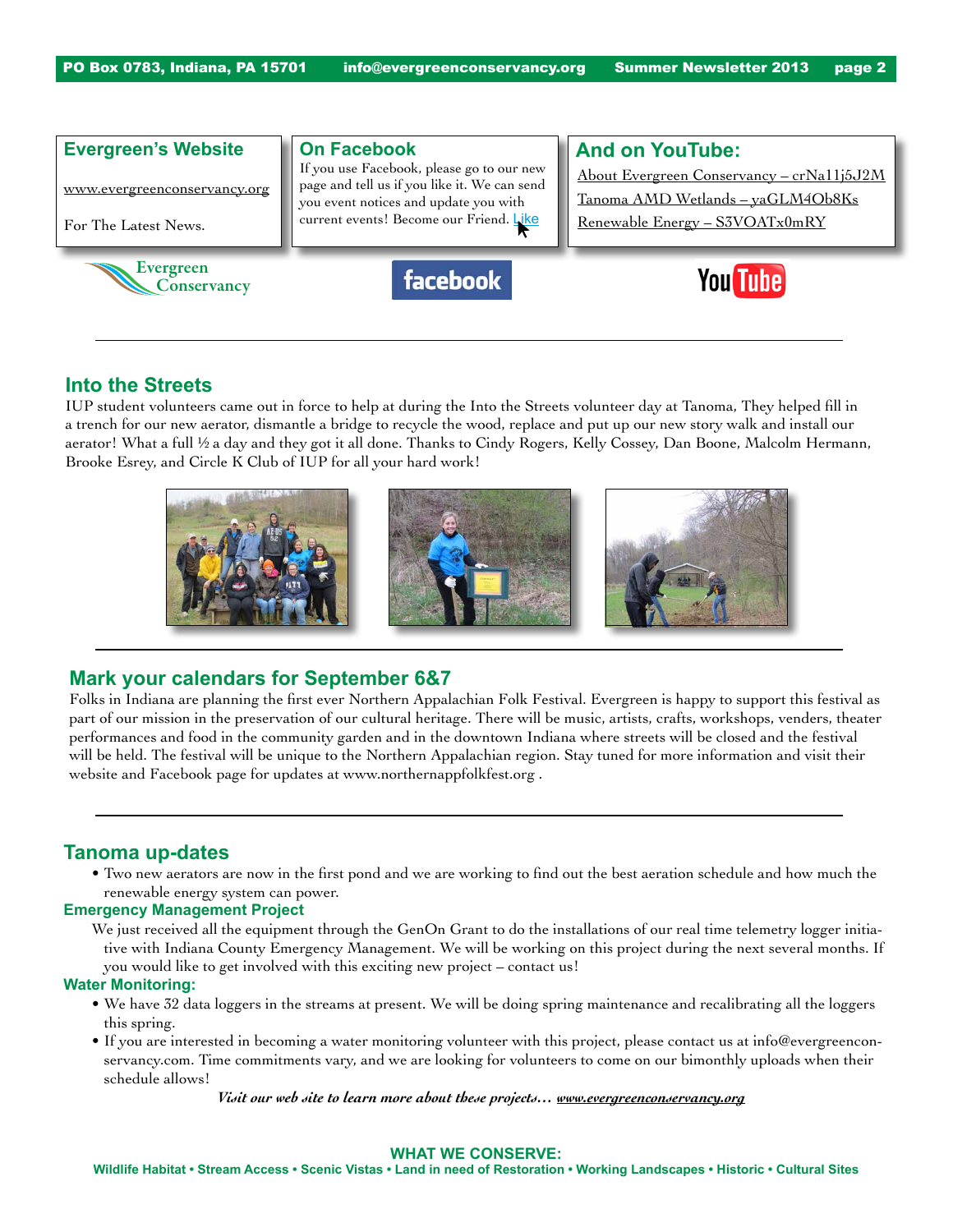## **Environmental Education News**

- March 20th, 21st Cindy, Sally, and Kelly attended meetings for two Indiana Cub Scout groups. They did an activity with the Enviroscape model to teach the two groups about the importance of wetlands like Tanoma!
- March 30th, April 6th Cindy and Kelly traveled to Jackson Elementary to talk about environmental stewardship for boys' and girls' leadership programs. They talked about what Evergreen Conservancy does and why this work is important, then solved a series of environmental dilemmas.
- • April 22nd Cindy and Kelly tabled at IUP's Earth Day event. They brought along the tabletop wind turbine for a renewable energy demonstration and passed out information about Evergreen to interested students.
- • April 23rd We hosted a program for a home school group with kids of all ages from Indiana at Tanoma for iron oxide tie-dye and a tour of the system led by John Dudash followed by some macroinvertebrate catches! They had a great time, and the tie-dyed bandanas came out great!
- • April 27th The YMCA hosted a Healthy Kids Day. The theme of the event was to provide families with activities they could do during the summer. Cindy, Bob, and Kelly manned Evergreen's booth for the day, and participants stopped by for a renewable energy demonstration - pedaling a bike to provide power a fan – and to make their own pinwheels.
- • May 4th Tim and Stacey tabled for Evergreen at the Crooked Creek Environmental Learning Center's Open House in Ford City. The Open House also featured several area watershed associations and a talk about snapping turtles from turtle expert Greg Levish.
- May 6th Divine Redeemer School from Ford City brought 4th, 5th and 6th graders out to Tanoma. They made tie-dye bandanas before touring the system with Cindy and testing water with Kelly. We were glad to have them out again this year!
- • May 16th EC did a watershed activity station for Kiski-Comnemaugh Stream Team with the 5th grade students from Saltsburg Elementary school at the Blacklegs Memorial Park. It was a beautiful day and the kids sure did enjoy getting wet in the stream!
- • May 17th EC hosted over 50 Marion Center students at Tanoma. The kids learned how the system works and helped do some of the water testing we do at the site. They also took part in activities about watersheds and talked about the importance of keeping our waters clean, because we all live downstream of someone else!









# **Join Evergreen Conservancy Today!**

Support the all-volunteer Evergreen Conservancy and its mission through your membership.

| Address:                                              | E-mail:       |                               |
|-------------------------------------------------------|---------------|-------------------------------|
|                                                       |               |                               |
|                                                       |               |                               |
| Membership Levels:                                    |               |                               |
| $$15: Student$ $$25$<br>$\$45$                        | \$70<br>\$100 | toteen Consert                |
| \$1 Youth (17 and under) 50ther 575: Business/Org     |               |                               |
| Additional Donation: \$                               |               |                               |
| Complete this form and send check to:                 |               |                               |
| Evergreen Conservancy, PO Box 0783, Indiana, PA 15701 |               | Emproving our Quality of Life |